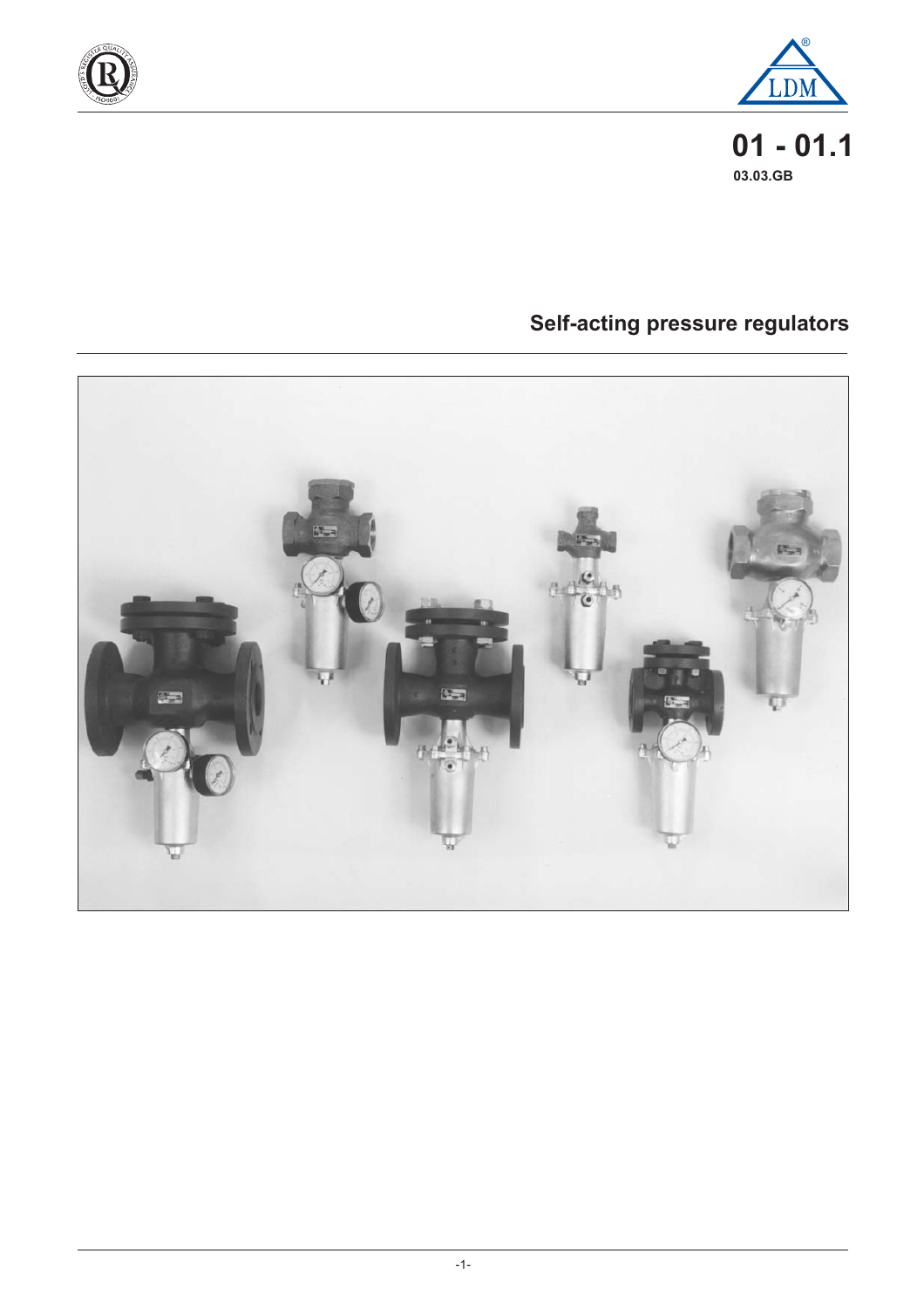

# **Diagrams of flow through pressure reducing valve in relation to outlet press. drop**

Valves DN 15 to 50 equipped with spring range 0.08 to 0.03 Mpa. RD 102 V12 16/140-xx, inlet pressure 5,5 bar, outlet pressure adjusted to 2,5 bar, medium: water

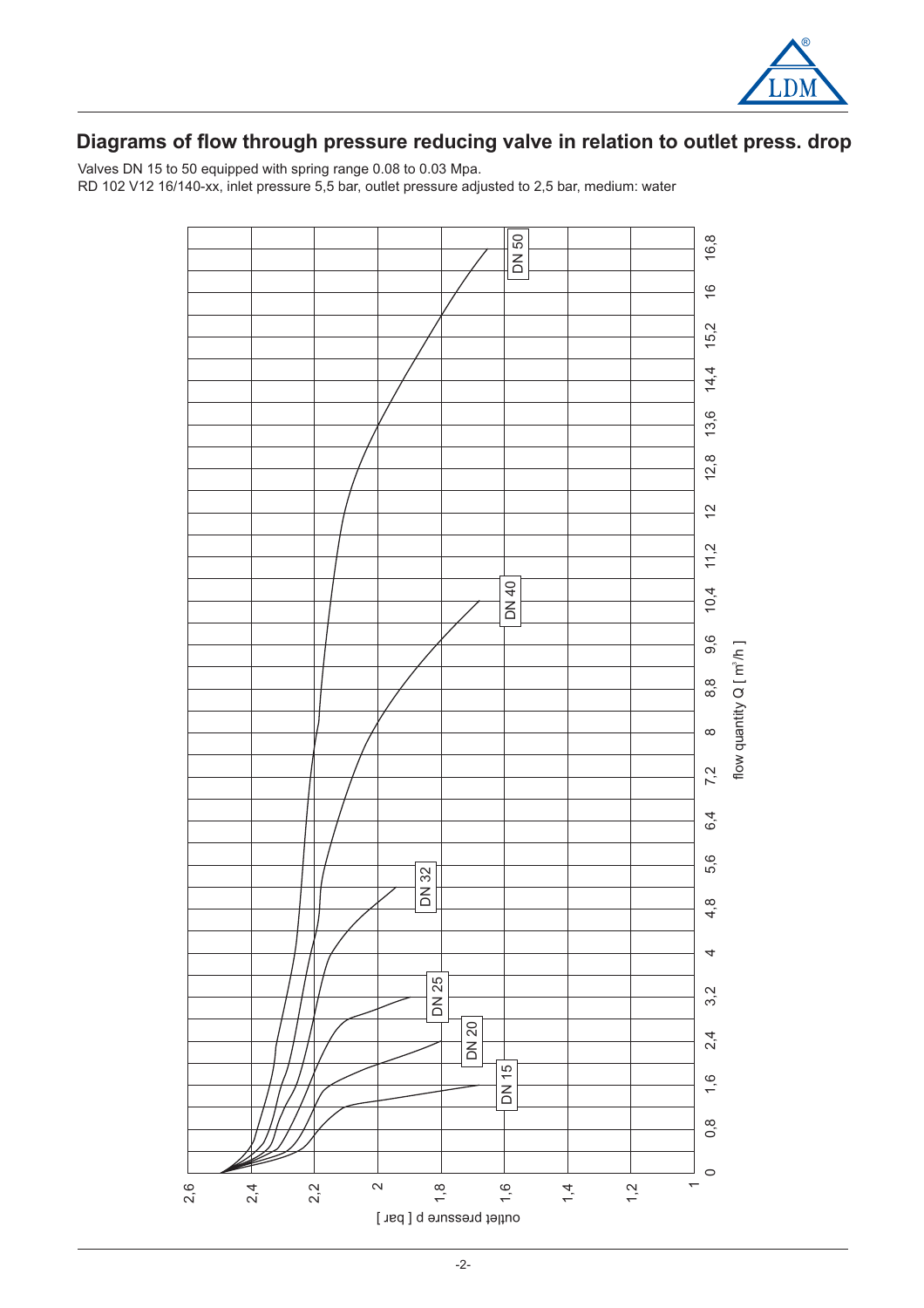

4,8 4,4 0.3 to 1.0 MPa 4 3,6 0.2 to 0.65 MPa 3,2 outlet pressure p [ bar ] outlet pressure p [ bar ] 2,8 2,4 0.08 to 0.3 MPa 2 1,6 1,2 0,8 0.025 to 0.1 Mpa 0,4 0 0 0,4 0,8 1,2 1,6 2 2,4 2,8 3,2 3,6 4 flow quantity  $Q \mid m^3/h \mid$ 

Valve DN 25 equipped with springs for individual ranges RD 102 V1x 16/140-25, inlet pressure 5,5 bar, medium: water

# **Maximal permissible operating pressures [Mpa]**

| Material                | <b>PN</b> |     | $\Gamma$ $\circ$ $\cap$ $\Gamma$<br>lemperature |         |         |         |       |       |         |                        |         |         |
|-------------------------|-----------|-----|-------------------------------------------------|---------|---------|---------|-------|-------|---------|------------------------|---------|---------|
|                         |           | 120 | 150                                             | 200     | 250     | 300     | 350   | 400   | 450     | 500                    | 525     | 550     |
| <b>Brass</b>            | 16        | .60 | .14                                             | $---$   | $- - -$ | $- - -$ | $---$ | $---$ | $---$   | $\qquad \qquad \cdots$ | $---$   | $- - -$ |
| GG 25<br>Grey cast iron | 16        | .60 | .44                                             | $- - -$ | $- - -$ | $- - -$ | $---$ | $---$ | $- - -$ | $---$                  | $- - -$ | $---$   |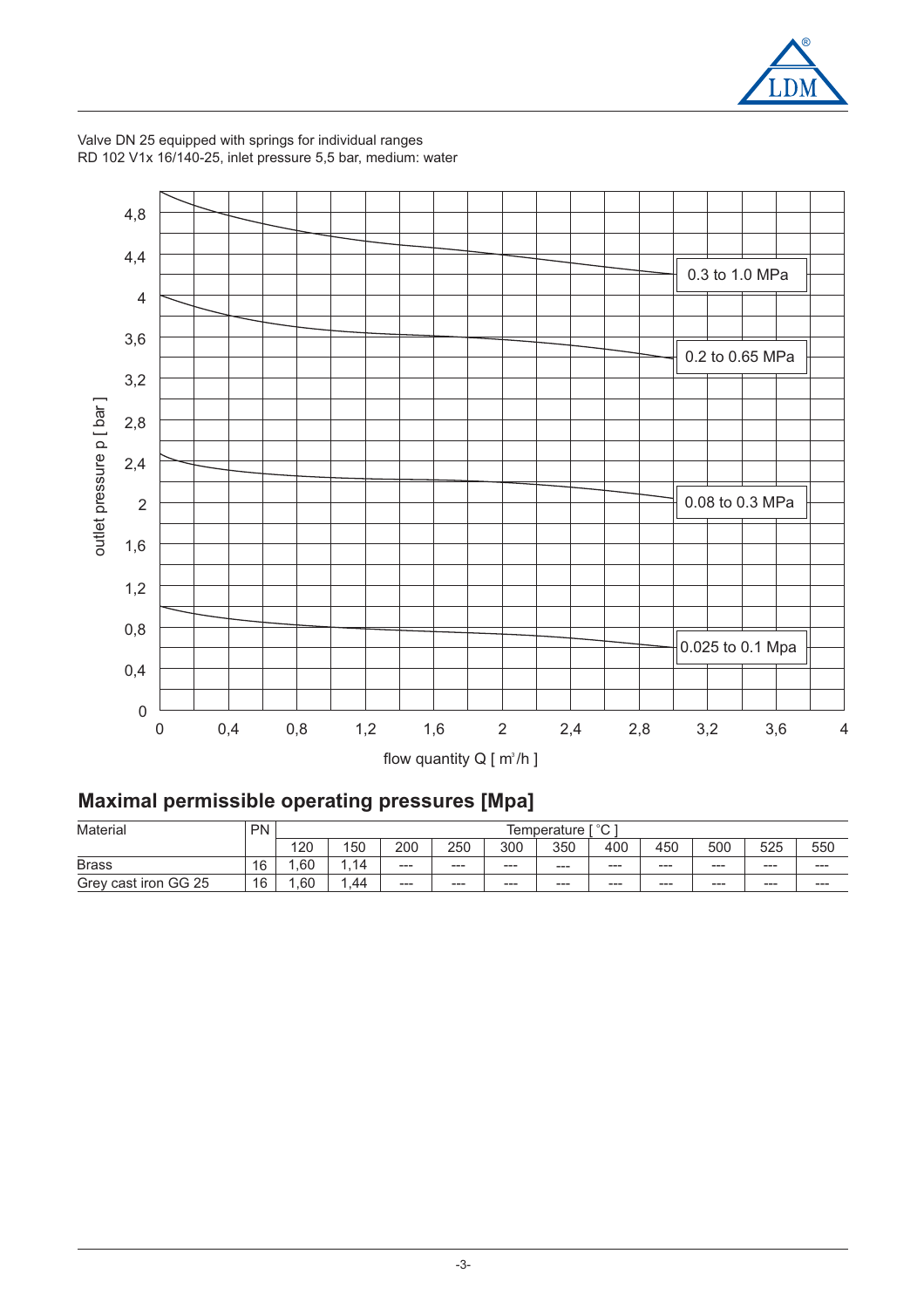

#### **Procedure for designing of pressure regulator (reducing valve)**

Given: medium water, 10 $^{\circ}$ C, static pressure at piping spot  $p_1$  = 900 kPa (9 bar), outlet pressure required  $p_2$  = 600  $kPa$  (6 bar), nominal pressure drop of the regulator  $\Delta \mathsf{p}_{\mathsf{RVT}}$  = 100 kPa (1 bar), nominal flow rate  $\mathsf{Q}_{\mathsf{NOM}}$  = 10  $\mathsf{m}^3.\mathsf{h}^4$ 

First, we calculate kv value of the regulator according to the following equation:

$$
Kv = \frac{Q_{\text{NOM}}}{\sqrt{\Delta p_{\text{RTV}}}} = \frac{10}{\sqrt{1}} = 10 \text{ m}^3.\text{h}^{-1}
$$

Precautionary additions for process tolerances (provided that flow rate Q was not oversized):

 $Kvs = (1, 1 to 1, 3)$  .  $Kv = (1, 1 to 1, 3)$  . 10 = 11 to 13 m<sup>3</sup>.h<sup>-1</sup>

The calculation of kv was this time carried out for  $\Delta p_{\text{RVT}}$  = 1 bar on purpose. Such modification of parametres ensures sufficient performance of the valve when inlet pressure fluctuates. In reality, kv can be determined acc. To a real value of  $\Delta p$  but in that case it is recommended to apply a higher precautionary addition.

Now we choose the nearest Kvs value from those available in our catalogue, i.e. Kvs = 12,5  $\text{m}^3\text{.} \text{h}^4$ . This value corresponds to nominal size of DN 40.

Then we choose flanged regulator of outlet pressure DN 40, PN 16, with reducing pressure setting range of 0,3 MPa to 1,0 MPa, with manometer and we will get the following specification code:

#### **RD 103 V14 16/140-40**

Required value of outlet pressure p is set with adjusting screw according to values on manometer when piping the valve.

#### **Basic scheme of piping outlet pressure regulator**

With direct inlet of reducing pressure With inlet of reducing pressure from extraction from pipeline



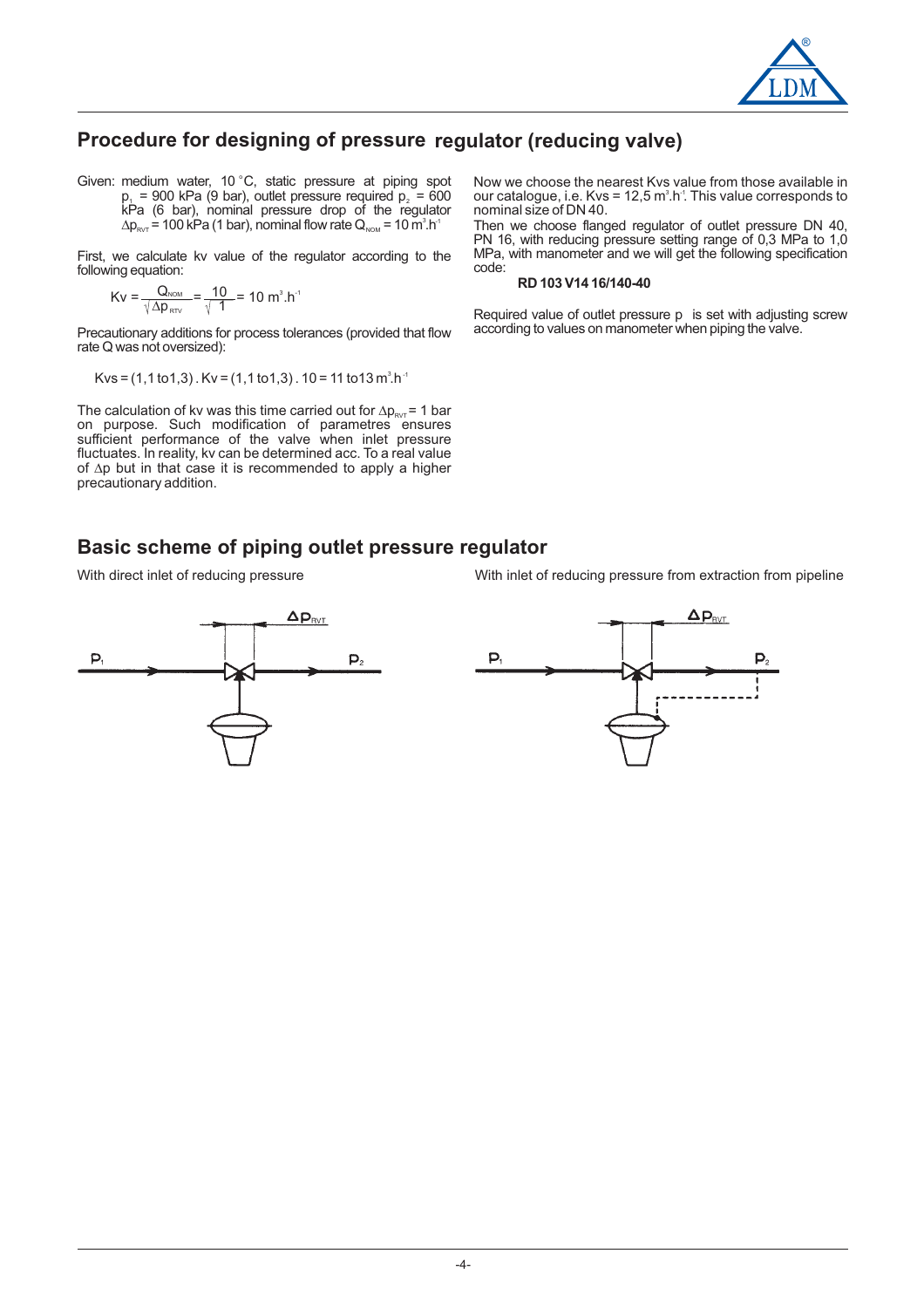

#### **Procedure for designing of differential pressure regulator**

Given: medium water,  $70^{\circ}$ C, static pressure at piping spot  $800$  kPa (8 bar),  $\Delta p_{\text{AVAL}} = 110$  kPa (1,1 bar),  $\Delta p_{\text{PPELINE}} = 10$ kPa (0,1 bar),  $\Delta p_{\text{APPLLANCE}}$  = 20 kPa (0,2 bar),  $\Delta p_{\text{VALVE}}$  = 30  $kPa$  (0,3 bar), nominal flow rate  $Q_{\text{NOM}} = 12 \text{ m}^3 \cdot \text{h}^4$  $\Delta p_{APPLANCE} = 20$  kPa  $(0,2$  bar),  $\Delta p_{APPLANCE} = 20$  kPa  $(0,2$  bar),  $\Delta p_{ADM} = 12$  m<sup>3</sup>.h<sup>-1</sup>

First, we calculate kv value of differential pressure regulator according to the following equations:

 $\Delta p_{\text{rot}} = \Delta p_{\text{avall}}$  -  $\Delta p_{\text{set}}$  , when  $\Delta p_{\text{set}} = \Delta p_{\text{value}} + \Delta p_{\text{appLinear}} + \Delta p_{\text{ppelINE}}$  $\Delta p_{\text{ROT}}$  = 110 - (30 + 20 + 10) = 50 kPa (0,5 bar)

Kvs = 
$$
\frac{Q_{\text{NOM}}}{\sqrt{\Delta p_{\text{ROT}}}} = \frac{12}{\sqrt{0.5}} = 17 \text{ m}^3 \cdot \text{h}^{-1}
$$

Precautionary additions for process tolerances (provided that flow rate Q was not oversized):

Kvs = (1,1 to 1,3) . Kv = (1,1 to 1,3) . 17 = 18,7 to 22,1  $\text{m}^{\text{s}}.\text{h}^{\text{-1}}$ 

Now we choose the nearest higher Kvs value from those available in our catalogue, i.e. Kvs = 20  $m^3.h^{-1}$ . This value corresponds to nominal size of DN 50.

Then we select a required differential pressure value of the regulator; which is given by adding of pressure drops of the protected pipe section

 $\Delta p_{\text{\tiny SET}}$  =  $\Delta p_{\text{\tiny VALVE}}$  +  $\Delta p_{\text{\tiny APPLIANCE}}$  +  $\Delta p_{\text{\tiny PPELINE}}$  = 30 + 20 + 10 = 60 kPa Then we choose screwed pressure regulator DN 50, PN 16, with reducing pressure setting range 0,04 MPa to 0,1 MPa, with manometres and we will get the following specification code:

#### **RD 102 D41 16/140-50**

Differential pressure value  $\Delta p_{\text{SET}}$  required is set by adjusting screw according to the values on the manometer when piping the valve.

Typical scheme of regulation loop with differential pressure regulator at secondary side

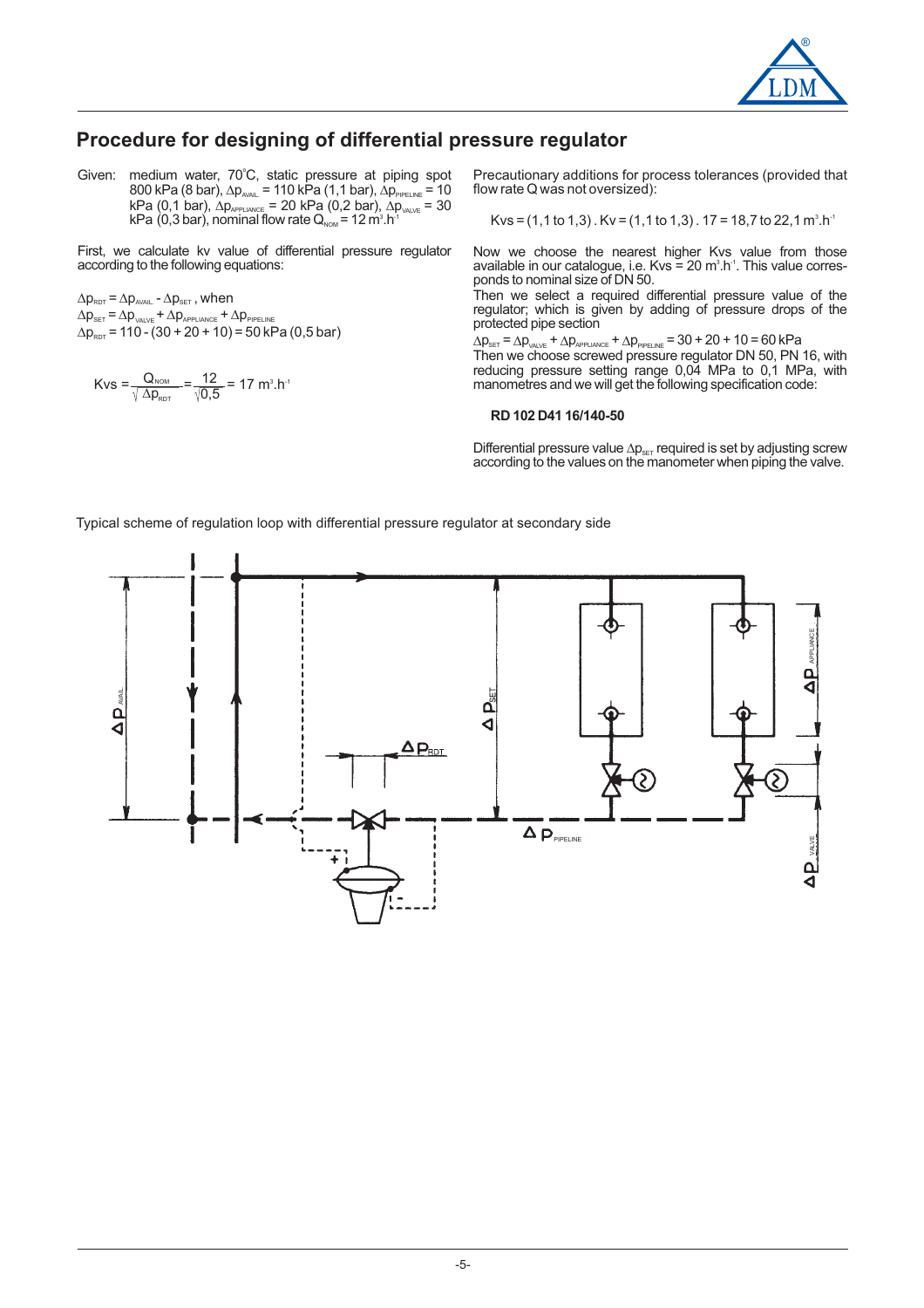



# **RD 102 V RD 103 V**

#### **Self-acting control valve of outlet pressure DN 15 - 50, PN 16**

**Description**

Self-action control valves of outlet pressure RD 102 V and RD 103 V are valves designed for medium pressure reducing and keeping it at required value. Such function is ensured by diaphragm exposed to infuence of observed pressure from one side and controlled by spring from the other side. Diaphragm's deflection transfers to valve plug and when pressure drops in relation to increase of medium bleeding, then closing of valve is induced. Owing to pressure-balanced plug, value of outlet pressure is not influenced by changes of inlet pressure value.

Regulator is equipped with manometers, according to which required outlet pressure value can be directly adjusted (within range of used spring) and read its actual value when operating.

In case when required value of outlet pressure is within range of two spring ranges, it is more suitable to choose the range with lower values to ensure sensitivity of regulator.

Version with inlet of reducing pressure from extraction from pipeline is supplied with impulse pipe.

# **Application**

These valves have a wide range of application in heating, water industry, air-conditioning and ventilation for temperature  $to 140^{\circ}$ C.

They can be installed in regulation circuits, where reduction of medium pressure must be secured without the necessity of application of any other measuring device and energy supply.

#### **Process media**

Valves series RD 102 V, RD 103 V are designed for gases and liquids such as air, water, low-pressure steam (it applies to RD 102 only) and other media compatible with material of the valve inner parts (especially body, plug and diaphragm). This valve is not suitable for oil. Medium acidity and alkalinity should not exceed range of pH 4.5 to 9.5

To ensure long-term tightness of the valve, producer recommends to pipe a strainer in front of the valve into pipeline. In application where increase of reducing pressure above adjusted value could cause a considerable breakdown of a system, producer recommends to pipe a safety valve behind pressure regulator into pipeline.

#### **Installation**

Basic operating position of regulator is when body is above controlling head that points downwards. This position must be kept especially when reducing steam pressure and temperature above 80°C. For liguids and gases that have lower temperatures, the valve can be installed in any position.

# **Technical data**

| Series                                     | <b>RD 102 V</b>                              | <b>RD 103 V</b>                                       |  |  |  |
|--------------------------------------------|----------------------------------------------|-------------------------------------------------------|--|--|--|
| <b>Function</b>                            | Self-acting control valve of outlet pressure |                                                       |  |  |  |
| Nominal size range                         | DN 15 to 50                                  |                                                       |  |  |  |
| Nominal pressure                           | <b>PN 16</b>                                 |                                                       |  |  |  |
| Body material                              | Brass 42 3135                                | Grey cast iron EN-JL 1040                             |  |  |  |
| Plug material                              | Brass 42 3234                                |                                                       |  |  |  |
| Plug - seat sealing                        |                                              | <b>EPDM</b>                                           |  |  |  |
| Diaphragm material                         |                                              | <b>EPDM</b>                                           |  |  |  |
| Process medium max. temperature            |                                              | -0 to 130°C, peaking up to 140°C                      |  |  |  |
| Face to face dimensions                    | Acc. to DIN 3202 (4/1982) - M4               | Acc. to ČSN-EN 558-1 (3/1997)                         |  |  |  |
| Connection                                 | Internal threaded coupling                   | Flange type B1 (with raised face)                     |  |  |  |
|                                            | Acc. to ČSN-EN ISO 228-1 (9/2003)            | Acc. to ČSN-EN 1092-1 (4/2002)                        |  |  |  |
| Type of plug                               | Parabolic, pressure-balanced                 |                                                       |  |  |  |
| Flow characteristic                        |                                              | Linear                                                |  |  |  |
| Kys values                                 |                                              | 2 to 20 $m^3/h$ our                                   |  |  |  |
| Adjustable range of outlet pressure values |                                              | 0.04 to 0.1; 0.08 to 0.3; 0.2 to 0.65; 0.3 to 1.0 MPa |  |  |  |
|                                            |                                              |                                                       |  |  |  |

Tolerance of setting of edge range values is 10% from appropriate nominal edge value of the setting range.

#### **Kvs values**

| DN              |  | ` |  |
|-----------------|--|---|--|
| $\mathcal{L}$ . |  |   |  |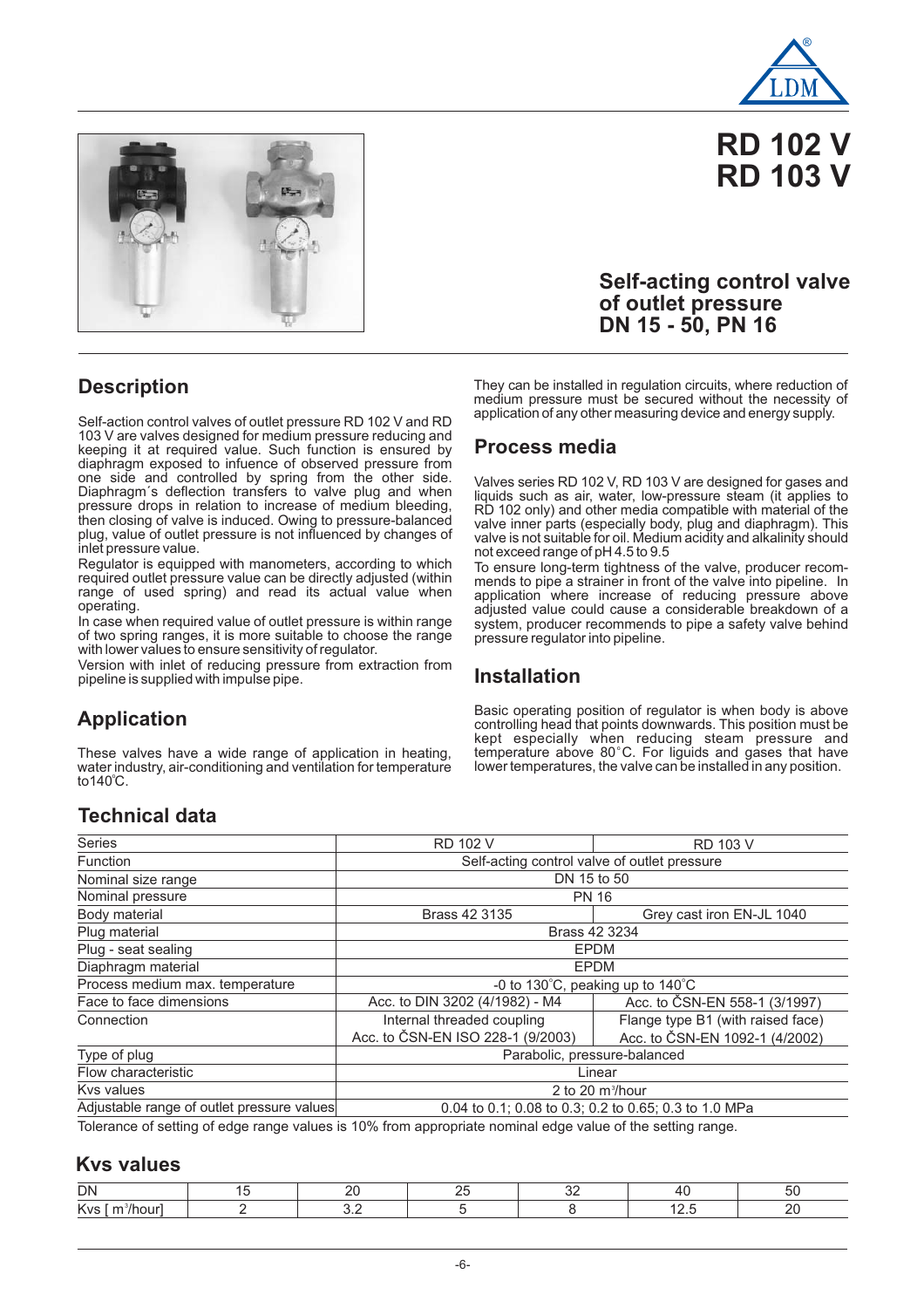

#### **Maximal permissible inlet pressure values for RD 10x V**

| Ran                        | na<br>,, | $\sim$<br>O.             |                |
|----------------------------|----------|--------------------------|----------------|
| $\mathsf{p}_{\text{1max}}$ |          | $\overline{\phantom{a}}$ | $\cdot$ $\sim$ |

#### **Dimensions and weights for RD 102**

| <b>DN</b>       | C               |     |    |    | V  | $V_{2}$ | S  | m   |
|-----------------|-----------------|-----|----|----|----|---------|----|-----|
|                 |                 | mm  | mm | mm | mm | mm      | mm | kg  |
| 15              | $G \frac{1}{2}$ | 85  | 9  | 12 | 50 | 25      | 27 | 3.1 |
| 20              | G 3/4           | 95  | 11 | 14 | 55 | 25      | 32 | 3.2 |
| 25              | G 1             | 105 | 12 | 16 | 62 | 25      | 41 | 3.4 |
| $\overline{32}$ | G 1 1/4         | 120 | 14 | 18 | 75 | 35      | 50 | 4.0 |
| 40              | G 1 1/2         | 130 | 16 | 20 | 79 | 35      | 58 | 4.5 |
| 50              | G 2             | 150 | 18 | 22 | 89 | 42      | 70 | 5.5 |

#### **Dimensions and weights for RD 103**

| <b>DN</b> | D.  | D,  | D,  | n x dl | a    |    |     | $V_{1}$ | V, | m    |
|-----------|-----|-----|-----|--------|------|----|-----|---------|----|------|
|           | mm  | mm  | mm  | mm     | mm   | mm | mm  | mm      | mm | kg   |
| 15        | 95  | 65  | 45  |        | 16x4 |    | 130 | 89      | 25 | 5.7  |
| 20        | 105 | 75  | 58  | 4x14   |      |    | 150 | 101     | 25 | 6.8  |
| 25        | 115 | 85  | 68  |        | 18   | 2  | 160 | 106     | 25 | 7.8  |
| 32        | 140 | 100 | 78  |        |      |    | 180 | 118     | 35 | 10.2 |
| 40        | 150 | 110 | 88  | 4x18   |      |    | 200 | 128     | 35 | 11.0 |
| 50        | 165 | 125 | 102 |        | 20   | 3  | 230 | 145     | 42 | 14.4 |



#### **Valve complete specification No. for ordering**

|                            |                                                             |           |       |   |    |     | <b>XXX</b> |
|----------------------------|-------------------------------------------------------------|-----------|-------|---|----|-----|------------|
| 1. Type of valve           | Pressure reducing valve                                     | <b>RD</b> |       |   |    |     |            |
| 2. Series                  | Valve made of brass - threaded                              |           | 1 0 2 |   |    |     |            |
|                            | Valve made of grey cast iron - flanged                      |           | 103   |   |    |     |            |
| 3. Function                | Outlet pressure regulator                                   |           |       | V |    |     |            |
| 4. Version                 | With direct inlet of reducing pressure                      |           |       |   |    |     |            |
|                            | With inlet of reducing press. from extraction from pipeline |           |       | 2 |    |     |            |
| 5. Reducing pressure       | 0.04 to 0.1 MPa                                             |           |       |   |    |     |            |
| setting range              | 0.08 to 0.3 MPa                                             |           |       | 2 |    |     |            |
|                            | 0.2 to 0.65 MPa                                             |           |       | 3 |    |     |            |
|                            | 0.3 to 1.0 MPa                                              |           |       | 4 |    |     |            |
| 6. Nominal pressure PN     | <b>PN 16</b>                                                |           |       |   | 16 |     |            |
| 7. Max. operating temp. °C |                                                             |           |       |   |    | 140 |            |
| 8. Nominal size            | DN                                                          |           |       |   |    |     | XX.        |

**Ordering example : RD 102 V13-16/140-25** Outlet pressure regulator DN 25, PN 16, maximal temperature: 140 C, body material: brass, connection: internal thread G 1, with direct inlet of reducing pressure, with spring range 0.2 to 0.65 MPa is specified as follows : o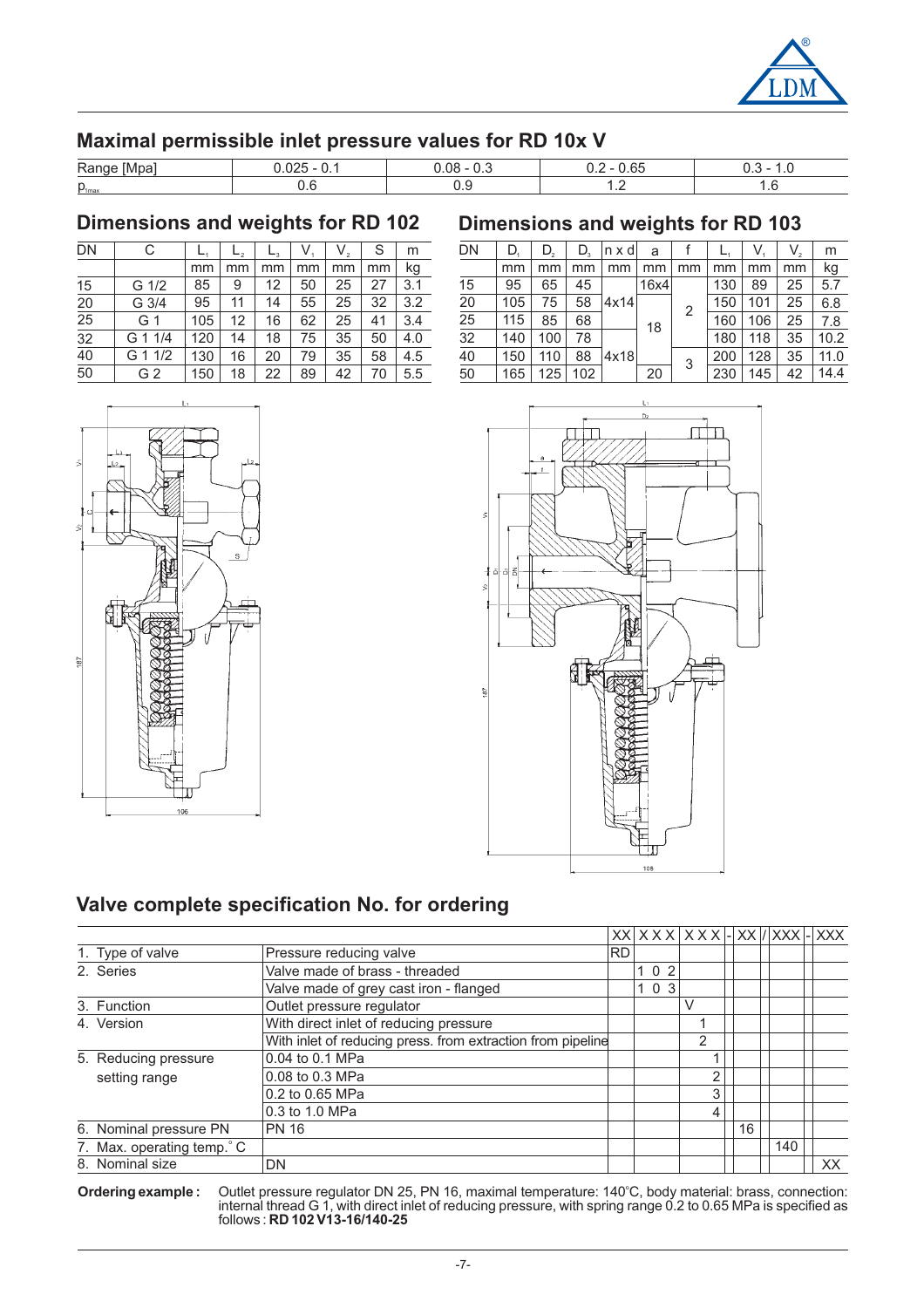





#### **Self-acting control valve of differential pressure DN 15 - 50, PN 16**

#### **Description**

Self-acting control valves of differential pressure RD 102 D and RD 103 D are valves designed for keeping constant differential pressure or constant flow quantity (when orifice plate is used) at given device. Such function is ensured by diaphragm exposed to influence of inlet and outlet pressure of given device or throttling orifice plate. Diaphragm´s deflection transfers to valve plug and when pressure difference is increased, then valve closing is induced. Owing to pressure- -balanced plug, value of differential pressure is not influenced by pressure ratios within valve.

Regulator can be equipped with manometers, from which it is possible to read actual values of inlet and outlet pressure and according to which required value of pressure difference can be adjusted (within range of used spring). Standard version is without manometers and regulator must be adjusted according to pressure values, possibly flow quantity values, measured directly at given device.

In case when required value of differential pressure is within range of two spring ranges, it is more suitable to choose the range with lower values to ensure sensitivity of regulator.

Connecting impulse pipes are supplied with valves as standard.

#### **Application**

These valves have a wide range of application in heating, water industry, air-conditioning and ventilation for temperature to140℃ and to max. inlet pressure value of 1 MPa.

They can be installed in regulation circuits, where constant differential pressure or flow at device without energy supply must be secured.

#### **Process media**

Valves series RD 102 D, RD 103 D are designed for gases and liquids such as air, water, low-pressure steam (it applies to RD 102 only) and other media compatible with material of the valve inner parts (especially body, plug and diaphragm). This valve is not suitable for oil. Medium acidity and alkalinity should not exceed range of pH 4.5 to 9.5

To ensure long-term tightness of valve, producer recommends to pipe a strainer in front of the valve into pipeline.

#### **Installation**

Basic operating position of regulator is when body is above controlling head that points downwards. This position must be kept especially when reducing steam pressure and temperature above 80°C. For liguids and gases that have lower temperatures, the valve can be installed in any position.

#### **Technical data**

| <b>Series</b>                             | <b>RD 102 D</b>                                    | <b>RD 103 D</b>                                        |
|-------------------------------------------|----------------------------------------------------|--------------------------------------------------------|
| Function                                  | Self-acting control valve of differential pressure |                                                        |
| Nominal size range                        | DN 15 to 50                                        |                                                        |
| Nominal pressure                          | <b>PN 16</b>                                       |                                                        |
| Body material                             | Brass 42 3135                                      | Grey cast iron EN-JL 1040                              |
| Plug material                             | Brass 42 3234                                      |                                                        |
| Plug - seat sealing                       |                                                    | <b>EPDM</b>                                            |
| Diaphragm material                        | <b>EPDM</b>                                        |                                                        |
| Process medium max. temperature           |                                                    | -0 to 130°C, peaking up to 140°C                       |
| Face to face dimensions                   | Acc. to DIN 3202 (4/1982) - M4                     | Acc. to ČSN-EN 558-1 (3/1997)                          |
| Connection                                | Internal threaded coupling                         | Flange type B1 (with raised face)                      |
|                                           | Acc. to ČSN-EN ISO 228-1 (9/2003)                  | Acc. to ČSN-EN 1092-1 (4/2002)                         |
| Type of plug                              | Parabolic, pressure-balanced                       |                                                        |
| Flow characteristic                       |                                                    | Linear                                                 |
| Kys values                                |                                                    | 2 to 20 m <sup>3</sup> /hour                           |
| Adjustable range of diff. pressure values |                                                    | 0.025 to 0.1; 0.08 to 0.3; 0.2 to 0.65; 0.3 to 1.0 MPa |

Tolerance of setting of edge range values is 10% from appropriate nominal edge value of the setting range.

#### **Kvs values**

| <b>DN</b> |  |  |  |
|-----------|--|--|--|
| .         |  |  |  |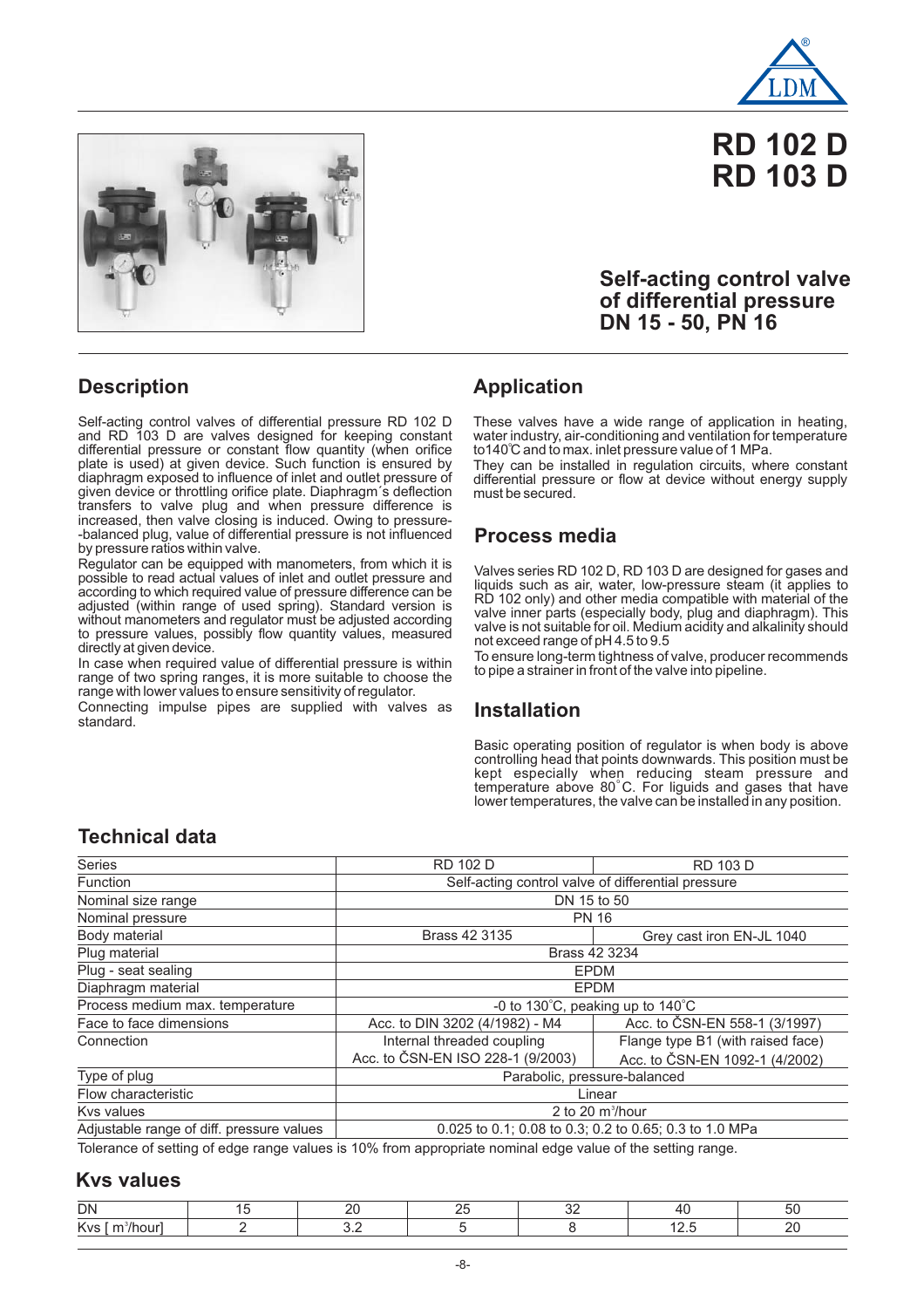

#### **Maximal permissible inlet pressure values for RD 10x D**

| <b>IMPa</b><br><b>Ran</b> | - | $\sim$ $\sim$<br>юt<br>-- |         |
|---------------------------|---|---------------------------|---------|
| $\sim$<br>$P_{1max}$      |   | $\cdot \cdot$             | $\cdot$ |

#### **Dimensions and weights for RD 102**

| DN | C               |     | $L_{2}$ | $L_{3}$ | V, | $V_{2}$ | S  | m   |
|----|-----------------|-----|---------|---------|----|---------|----|-----|
|    |                 | mm  | mm      | mm      | mm | mm      | mm | kg  |
| 15 | $G \frac{1}{2}$ | 85  | 9       | 12      | 50 | 25      | 27 | 3.1 |
| 20 | G 3/4           | 95  | 11      | 14      | 55 | 25      | 32 | 3.2 |
| 25 | G 1             | 105 | 12      | 16      | 62 | 25      | 41 | 3.4 |
| 32 | G 1 1/4         | 120 | 14      | 18      | 75 | 35      | 50 | 4.0 |
| 40 | G 1 1/2         | 130 | 16      | 20      | 79 | 35      | 58 | 4.5 |
| 50 | G <sub>2</sub>  | 150 | 18      | 22      | 89 | 42      | 70 | 5.5 |

### **Dimensions and weights for RD 103**

| <b>DN</b> | D.  | D,  | D,  | $n \times d$ | a    |    |     | $V_{\perp}$ | V, | m    |
|-----------|-----|-----|-----|--------------|------|----|-----|-------------|----|------|
|           | mm  | mm  | mm  | mm           | mm   | mm | mm  | mm          | mm | kg   |
| 15        | 95  | 65  | 45  |              | 16x4 |    | 130 | 89          | 25 | 5.7  |
| 20        | 105 | 75  | 58  | 4x14         |      |    | 150 | 101         | 25 | 6.8  |
| 25        | 115 | 85  | 68  |              | 18   | 2  | 160 | 106         | 25 | 7.8  |
| 32        | 140 | 100 | 78  |              |      |    | 180 | 118         | 35 | 10.2 |
| 40        | 150 | 110 | 88  | 4x18         |      |    | 200 | 128         | 35 | 11.0 |
| 50        | 165 | 125 | 102 |              | 20   | 3  | 230 | 145         | 42 | 14.4 |





#### **Valve complete specification No. for ordering**

|  |                           |                                        |           |     | $ XX $ X X X $ X $ X X $ X $ $ XX / XXX $ $ XXX $ |    |     |    |
|--|---------------------------|----------------------------------------|-----------|-----|---------------------------------------------------|----|-----|----|
|  | 1. Type of valve          | Pressure reducing valve                | <b>RD</b> |     |                                                   |    |     |    |
|  | 2. Series                 | Valve made of brass - threaded         |           | 102 |                                                   |    |     |    |
|  |                           | Valve made of grey cast iron - flanged |           | 103 |                                                   |    |     |    |
|  | 3. Function               | Differential pressure regulator        |           |     | D                                                 |    |     |    |
|  | 4. Version                | Without manometers                     |           |     | 3                                                 |    |     |    |
|  |                           | With manometers                        |           |     | 4                                                 |    |     |    |
|  | 5. Reducing pressure      | 0.04 to 0.1 MPa                        |           |     |                                                   |    |     |    |
|  | setting range             | 0.08 to 0.3 MPa                        |           |     | 2                                                 |    |     |    |
|  |                           | 0.2 to 0.65 MPa                        |           |     | 3 <sub>1</sub>                                    |    |     |    |
|  |                           | 0.3 to 1.0 MPa                         |           |     | 4                                                 |    |     |    |
|  | 6. Nominal pressure PN    | <b>PN 16</b>                           |           |     |                                                   | 16 |     |    |
|  | 7. Max. operating temp. C |                                        |           |     |                                                   |    | 140 |    |
|  | 8. Nominal size           | DN                                     |           |     |                                                   |    |     | XX |

**Ordering example : RD 102 D33-16/140-25.** Differential pressure regulator DN 25, PN 16, maximal temperature: 140 °C, body material: brass, connection: internal thread G 1, with spring range 0.2 to 0.65 MPa is specified as follows : o